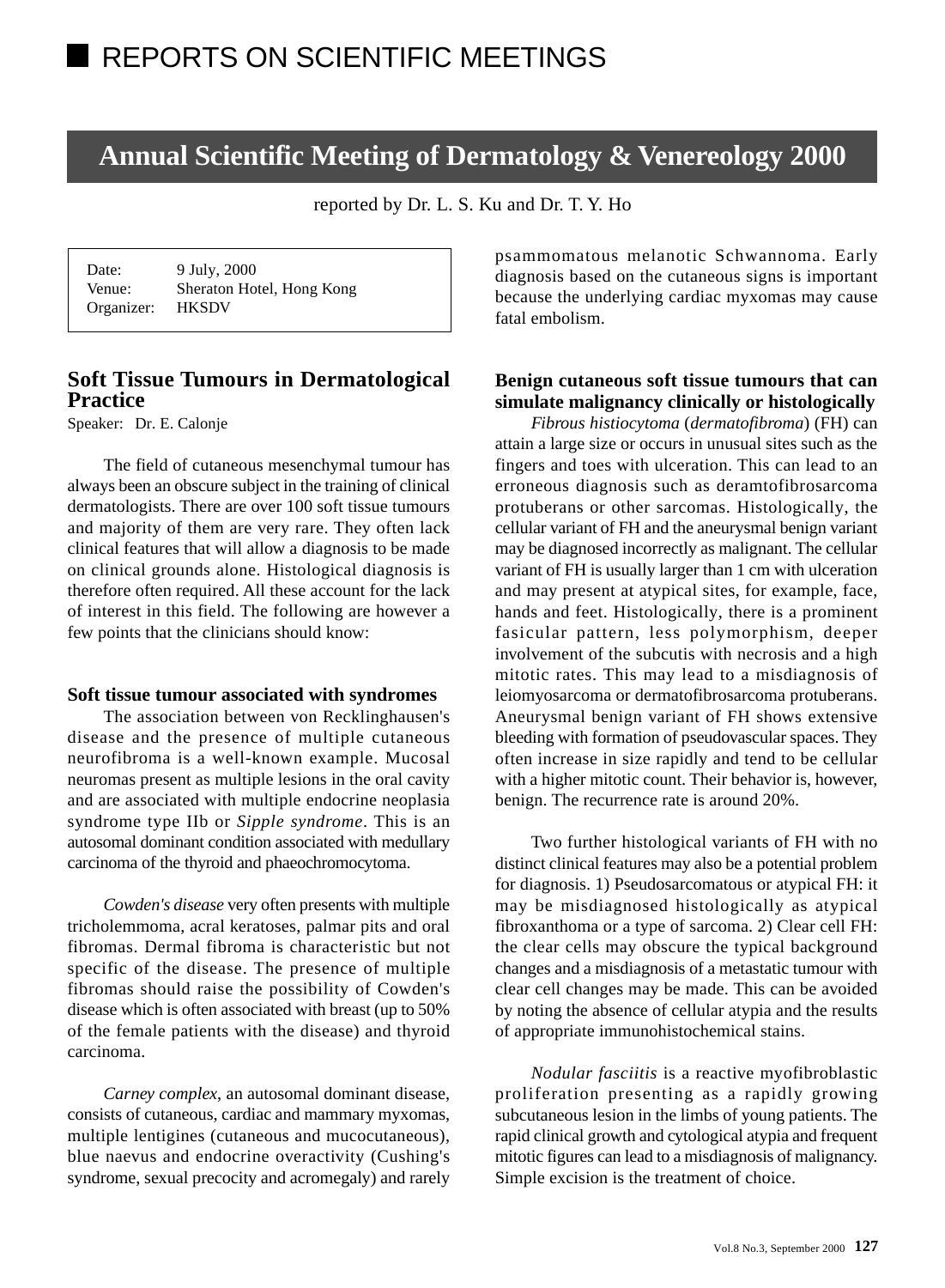*Kaposi's sarcoma* (KS) is a low-grade malignant vascular tumour that present in well-defined groups of individuals (HIV-related KS, immunosuppression related KS, endemic Mediterranean KS and African KS). Recent researches suggested that it may represent a reactive process in which Human Herpes virus 8 might have a pathogenic role. Clinicopathological correlation to establish a diagnosis of KS is very important. Histological diagnosis of early patch stage KS is often very difficult. Many benign tumour and reactive conditions like tufted angioma, stasis dermatitis and spindle cell haemangioma may be misdiagnosed as KS.

# **Low-grade malignant or malignant soft tissue tumours often associated with high morbidity or mortality**

The concept of low grade or borderline malignancy refers to tumour with a variable rate of local recurrence and a low but definite risk of metastasis. It also refers to tumour in which it is difficult to predict clinical behavior accurately based on histological appearances.

*Dermatofibrosarcoma protuberan* (DFSP) is a prototype. The local recurrence rate is up to 58% unless wide excision is performed. The metastatic rate is 1%. On the other hand, the metastatic rate of fibrosarcomatous variant of DFSP is almost 15% and its accurate diagnosis is thus important prognostically. Histological diagnosis of DFSP can be confused with neurofibroma or FH and hence may result in serious mismanagement. It is important to remember that *not* all multinodular cutaneous soft tissue lesions represent DFSP as variant of FH can rarely attain a very large size.

*Atypical fibroxanthoma* (AFX) typically arises as a rapidly growing tumour in sun-damaged skin of elderly males. There is a low rate of local recurrence and a negligible metastatic rate despite the alarming clinical appearance and histological features. AFX is a diagnosis by exclusion after spindle cell melanoma, spindle cell squamous cell carcinoma and leiomyosarcoma have been ruled out by immunohistochemical stains.

The top four malignant soft tissue tumours affecting the skin are 1) leiomyosarcoma, 2) angiosarcoma, 3) myxofibrosarcoma and 4) epithelioid sarcoma.

*Cutaneous leiomyosarcoma*, being fairly uncommon, presents mainly in the limbs of young adults, particularly males. It is often painful. The local recurrence rate is high if not excised completely but the metastatic rate is almost non-existent.

*Cutaneous angiosarcoma* (AS) occurs in 1) face and scalp of elderly patients; 2) as a late complication of irradiation therapy; 3) secondary to long-standing lymphoedema of any causes (Stewart-Treves syndrome). The histological diagnosis of AS is usually not difficult except in small biopsies or in poorly differentiated tumours. Immunohistochemistry might be required to confirm the diagnosis of the latter. The prognosis is very poor with a five-year survival rate of 12%. Response to radiotherapy and chemotherapy is poor, the only chance to improve survival is early surgical treatment.

*Myxofibrosarcoma* (MFS) occurs mainly in the subcutaneous tissue (up to 60%) of middle aged patients. This tumour shows a spectrum of histological appearances based on cellularity, degree of cytological atypia and degree of myoid change. High-grade lesions are very cellular and pleomorphic. They show only focal myxoid change and have a tendency to spread to lymph nodes. Low grade lesions have a high local recurrence rate but a low metastatic rate. Adequate excision is of paramount importance because recurrent tumours may progress to a higher grade. The overall five year survival is around 60%.

*Epithelioid sarcoma*, a highly malignant rare tumour of uncertain histogenesis, presents mainly in adolescents and young adults with a predilection to male. Spreading through neurovascular bundles and fascial planes, they often have a sporotrichoid distribution. Thus, an infective process may be confused clinically. The immunohistochemical profile of this tumour is very useful to confirm the diagnosis. The five year survival rate is up to 50% but most of the patients eventually died of distant metastasis.

*Learning points: Histological diagnosis of dermatofibrosarcoma protuberan can be confused with neurofibroma or fibrous histiocytoma and hence may result in serious mis-management*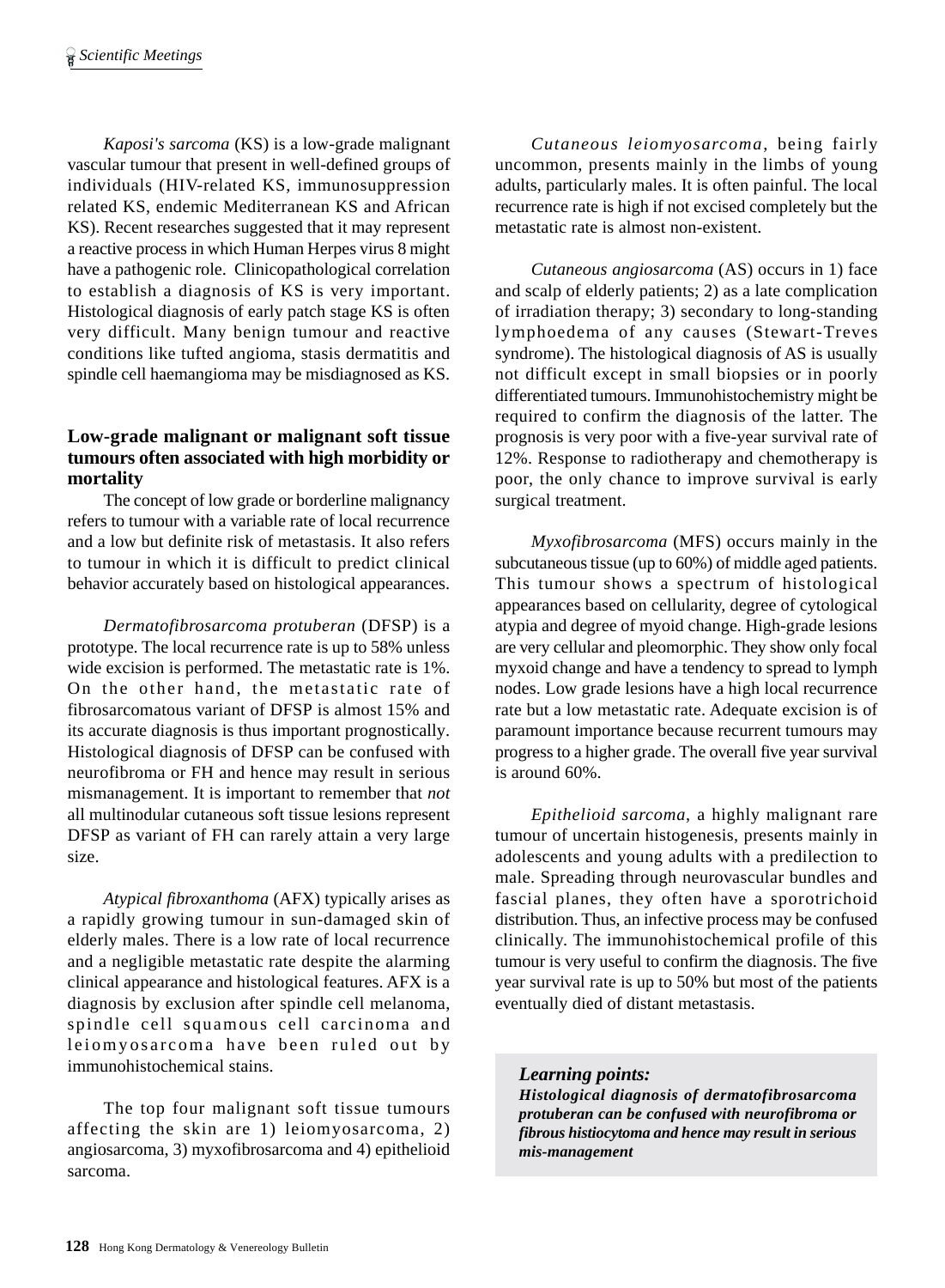# **Contact Dermatitis in Hong Kong**

Speaker: Dr. T. Y. Lee

#### **Diagnosis and management of contact dermatitis**

Proper management of contact dermatitis consists of 1) symptomatic treatment of dermatitis, 2) identification of the allergen/irritant and 3) counselling. The most challenging part is the accurate identification of the causative agent.

#### *Irritant contact dermatitis*

The etiological diagnosis is mainly circumstantial. Skin patch test plays little role in the confirmation.

#### *Allergic contact dermatitis*

A detailed and accurate history is most important in establishing the etiological diagnosis. Skin patch test or provocative use test are sometimes useful.

#### *Phototoxic and photoallergic reactions*

The diagnosis of an allergic photocontact dermatitis is made by patch and photopatch testing. When a phototoxic contact reaction is evident, testing is not usually indicated.

### **Common causative agents of contact dermatitis in Hong Kong**

The speaker conducted a study in 1987-1988 on the prevalence and etiological factors of contact dermatitis in Hong Kong. It was found that the most common causative agents were soap or detergents (22.0%), followed by traditional Chinese medicine (17.3%), metals (13.4%), cosmetic (11.6%) and western medicine (9.0%). In 10.8% of the patients, the causative agents were not well-defined though contact dermatitis was strongly suspected clinically.

The pattern of reactions to the European standard allergens are remarkably similar in four Asian cities namely Beijing, Taipei, Singapore and Hong Kong. The top five common allergens are fragrance mix, nickel sulphate, cobalt chloride, balsam of Peru and neomycin sulphate, with some difference in ranking positions.

*Fragrance mix* ranked first in Hong Kong (19.5%) but fifth in Beijing (8.7%), the difference is probably due to the low usage of cosmetics in the latter. With the open-door policy and improving economy in China, the trend is however changing.

*Nickel* was the most common allergen in Beijing, Taipei and Singapore, but was only ranked second in Hong Kong (16.4%), probably due to the more common use of pure gold and platinum here.

*Cobalt* ranked third in Hong Kong (11.3%) but was much lower in Singapore (4.5%).

*Chromium* allergy was very common in Beijing (17.4%) but not in Hong Kong (1.6%). Cement was a common source of chromium. The low prevalence in Hong Kong might be due to the addition of ferrous sulphate to cement or due to mechanization of the building process.

*Neomycin*, being a popular and easily available medicament for self-medication, was the most common medication in the European Standard Allergen to cause allergy in Hong Kong.

#### **Bone-setter's herbs dermatitis**

In Hong Kong, bone-setter's herbs dermatitis is the most common cause of dermatitis around joints. In 1991 the speaker reported the symptoms, natural progression, skin biopsy findings, patch test results and treatment response of 20 such patients. Ten patients were patch tested and all showed positive reactions to bone setter's herb. The tests were negative in another 20 patients having eczema but not herb related contact dermatitis. Moreover, the latent period tended to shorten on repeated exposure. Thus, the reaction appeared to be allergic rather than irritant. Topical corticosteroid alone was inadequate in most cases for control. Systemic prednisolone 20-40 mg daily was recommended by the speaker right from the start of the treatment. *Myrrh*, as indicated from the speaker's studies, is a common allergen in bone setter's herbs dermatitis.

#### **A new form of garlic dermatitis in Hong Kong**

Contact dermatitis due to garlic classically occurs in the finger tips of food handlers and housewives. In Hong Kong, since many Chinese believe that garlic has antifungal and antibacterial activities, a new form of contact dermatitis occurs. The speaker described eight patients who developed dermatitis after applying garlic as topical medicament for skin diseases. Control study by various tests showed that the clinical reactions were due to irritation rather than to allergy.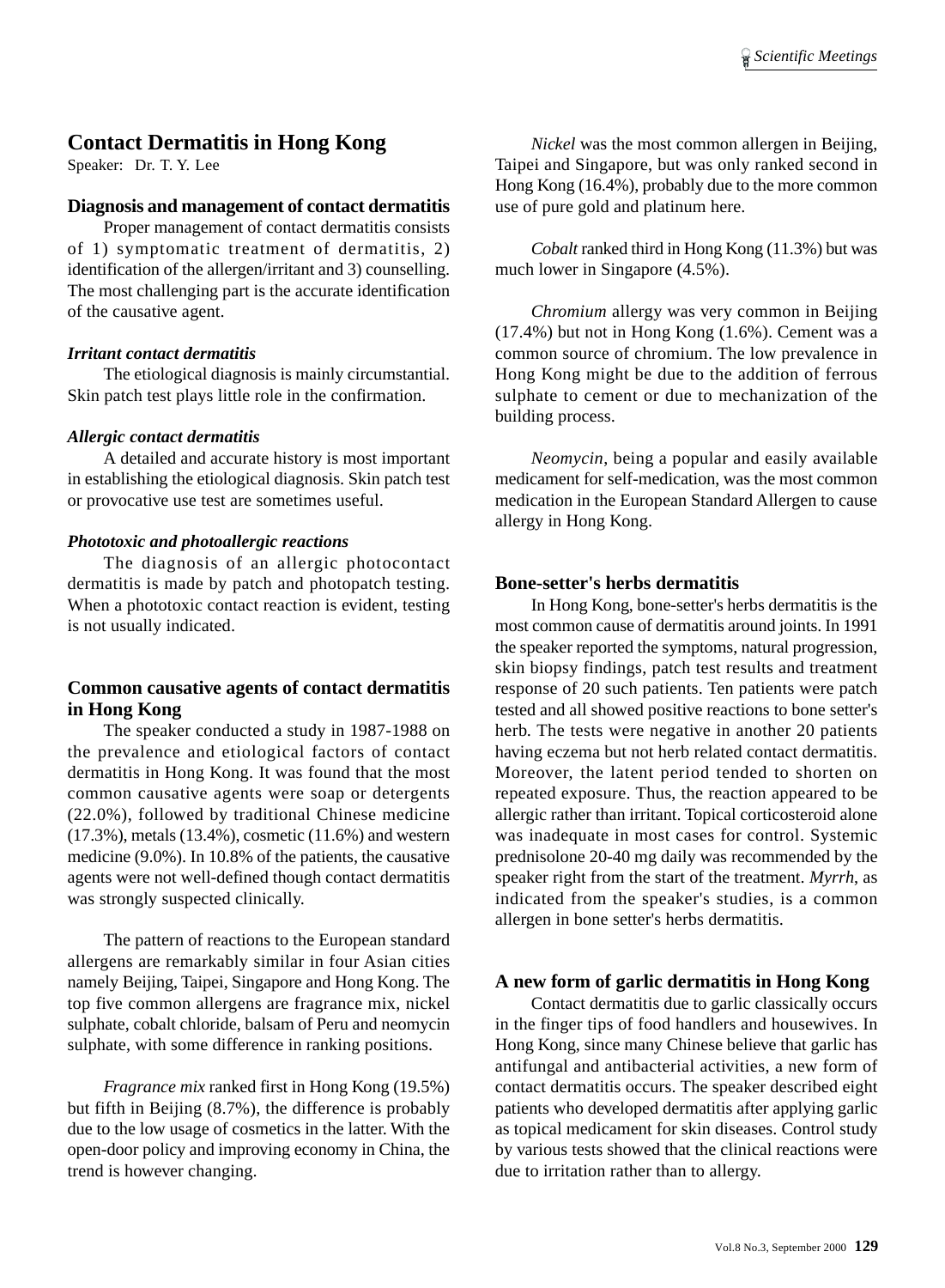# **Prevention of contact dermatitis in Hong Kong**

This includes identification of potent irritants and allergens and hence prevention of and protection against their exposure. Improvement of personal and environmental hygiene, health education, preemployment and periodic health screening are also important.

## *Patch testing*

This is underperformed in Hong Kong due to the inertia of practicing physicians. The reasons behind might be the hot and humid climate in Hong Kong as well as the failure to realize that patch test can help to identify the allergen and subsequently lead to a "cure" for the problem. Education to overcome the inertia and correction of the misconception is thus the logical approach.

## *Standard battery of allergens for Hong Kong*

The aim is to establish a standard battery which will include most of the allergens commonly encountered in Hong Kong and which can be used for screening purposes.

#### *Traditional Chinese medicine*

All proprietary traditional Chinese medicine should have their detailed formulae and side effects listed. The use of potentially dangerous herbs which are potent irritants or allergens should be restricted.

#### *Learning points:*

*Patch testing is very much under-performed in Hong Kong. Physicians should realize that by identifying the allergens or irritants and avoiding them, one can offer a "cure" to patients with contact dermatitis.*

# **High Prevalence of Foot Diseases in Europe: Results of Achilles Project**

Speaker: Prof. D. Abeck

The Achilles Project was initiated to collect information on the prevalence of foot diseases and their predisposing factors. The project consisted of two parts: a survey consisting of a clinical examination of the feet by general practitioners; and a study with a mycological examination if an infection of the feet was suspected by dermatologists.

Initial data collected from 16 European countries showed that 57% of the 70,497 patients recruited in the survey had one or more foot diseases; whereas 61.3% of the 19,588 patients recruited in the study was affected similarly. The prevalence of fungal foot disease was 34.9% and 40.6% in the survey and in the study respectively, whereas that for non-fungal foot disease was 38.4% and 41.7%. Increasing age increased the risk of having a foot disease. Orthopaedic conditions and metatarsal corns accounted for the majority of the nonfungal foot diseases, while onychomycosis and tinea pedis were the leading causes for fungal conditions with Trichophyton species responsible for 75.1% for cultureproven cases. 3,220 subjects had toenail infections, 1,766 had a mycotic skin infection and 876 had a combined infection of toenails and skin.

The prevalence of foot diseases reported within the Achilles project, with examination of more than 90,000 patients, was higher than those reported from smaller studies. As foot diseases can severely interfere with daily activities and the quality of life. Knowledge about predisposing factors can help to keep feet healthy.

*Learning points: The prevalence of fungal foot disease in 16 European countries ranged from 34.9-40.6% in the Achilles project.*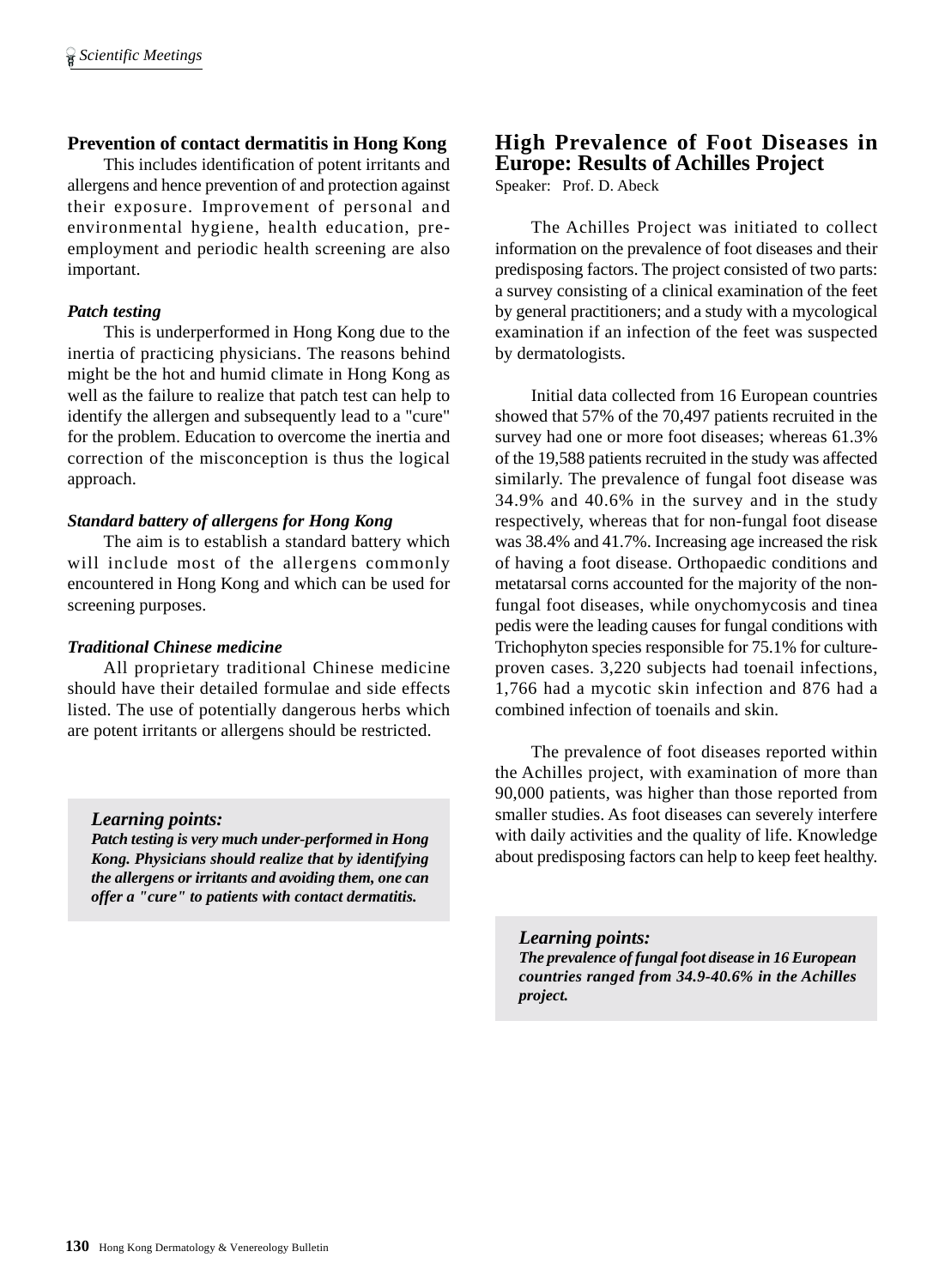## **Laser Surgery in the Chinese**

Speaker: Dr. H. H. L. Chan

Laser surgery in Chinese has two important differences from that in the Caucasian. Firstly, certain conditions are more commonly seen in Asians. Secondly, the higher epidermal melanin content in Asian's skin makes adverse reaction more likely after laser surgery. Laser therapy for Naevus of Ota, which is commonly seen among the Asian race, can help illustrate the above.

Q-switched ruby laser (QS Ruby) had previously been shown to be useful in the treatment of Naeus of Ota. However, the usefulness of Q-switched Alexandrite (QS Alex) and Q-switched Yittrium-Aluminium-Garnet (QS Nd-YAG) had not yet been established by larger scale studies. Studies were done recently in Hong Kong to address this problem.

Regarding to short-term complications in the treatment of Naevus of Ota, QS Alex was shown to be better tolerated than QS Nd-YAG. For long-term complications, 171 patients who had been treated with QS Alex, QS Nd-YAG, or a combination of both were interviewed and examined. Of the total 211 treatment sites, 15.3% had hypopigmentation, 2.9% had hyperpigmentation, and 2.9% and 1.9% had texture changes and scarring respectively. The combined treatment group was associated with a significantly higher risk of complications. Recurrence of Naevus of Ota after complete or near complete clearance with laser treatment, which had not been reported before, was found in 13 patients. This is an important issue and should be considered especially when treating children.

Regarding the long-term complications of QS Ruby in the treatment of Naevus of Ota, a similar study was carried out in liaison with a Japanese university. Of the total 101 patients assessed, hypopigmentation was the most common complication, affecting 16.8% the patients; 5.9% had hyperpigmentation and one patient had infection during the course of treatment. One patient who had complete clearance developed recurrence.

To compare the clinical efficacy of QS Alex and QS 1064 Nd-YAG, 40 patients with Naevus of Ota were studied prospectively. All had received at least three treatment sessions with half of the lesion treated by QS Alex and the other half by QS 1064 Nd-YAG. It was

concluded that QS 1064 Nd-YAG was more effective than QS Alex in producing lightening of the lesion.

*Learning points: Recurrence of Naevus of Ota after complete or near complete clearance with laser treatment is an important issue and should be considered especially when treating children.*

# **Dermatology Surgery**

Speaker: Dr. M. K. Tung

The first clinical visit is important to establish good rapport with the patient. Wrong concepts and unrealistic expectations should be corrected. A good history, physical examination and psychological assessment are all important. Enquiring about drug sensitivity, examination of all scars, and taking clinical photos should be remembered.

Preoperative preparations include correction of nutritional deficiencies, improving all medical problems, treatment of local conditions, advising the patient to stop smoking for two weeks prior to operation, preparation of the operation area (e.g. shaving as appropriate), and pre-operative antibiotic if indicated.

The doctor should be familiarized with the Langer's lines or the relaxed skin tension lines, and the important structures underneath the pathology. A magnifying loop is helpful but not essential; however, the doctor should ensure that any visual deficit of his or her own had been corrected. The nurse should be competent as regarding to sterilisation procedures and operation assistance techniques. The operation theatre should have adequate lighting, an adjustable operation table, and availability of the diathermy machine and resuscitation trolley.

Concerning operation techniques, it is important not to use alcoholic antiseptic for the operation field to prevent burn injury from diathermy. The resultant scar should be as parallel to the relaxed skin tension lines as possible, and the incision lines should be marked with Gentian violet. The use of adrenaline in local anaesthetics should be avoided in end organs like the digits and the penis. To optimise the appearance of the scar, the most superficial layer should be closed with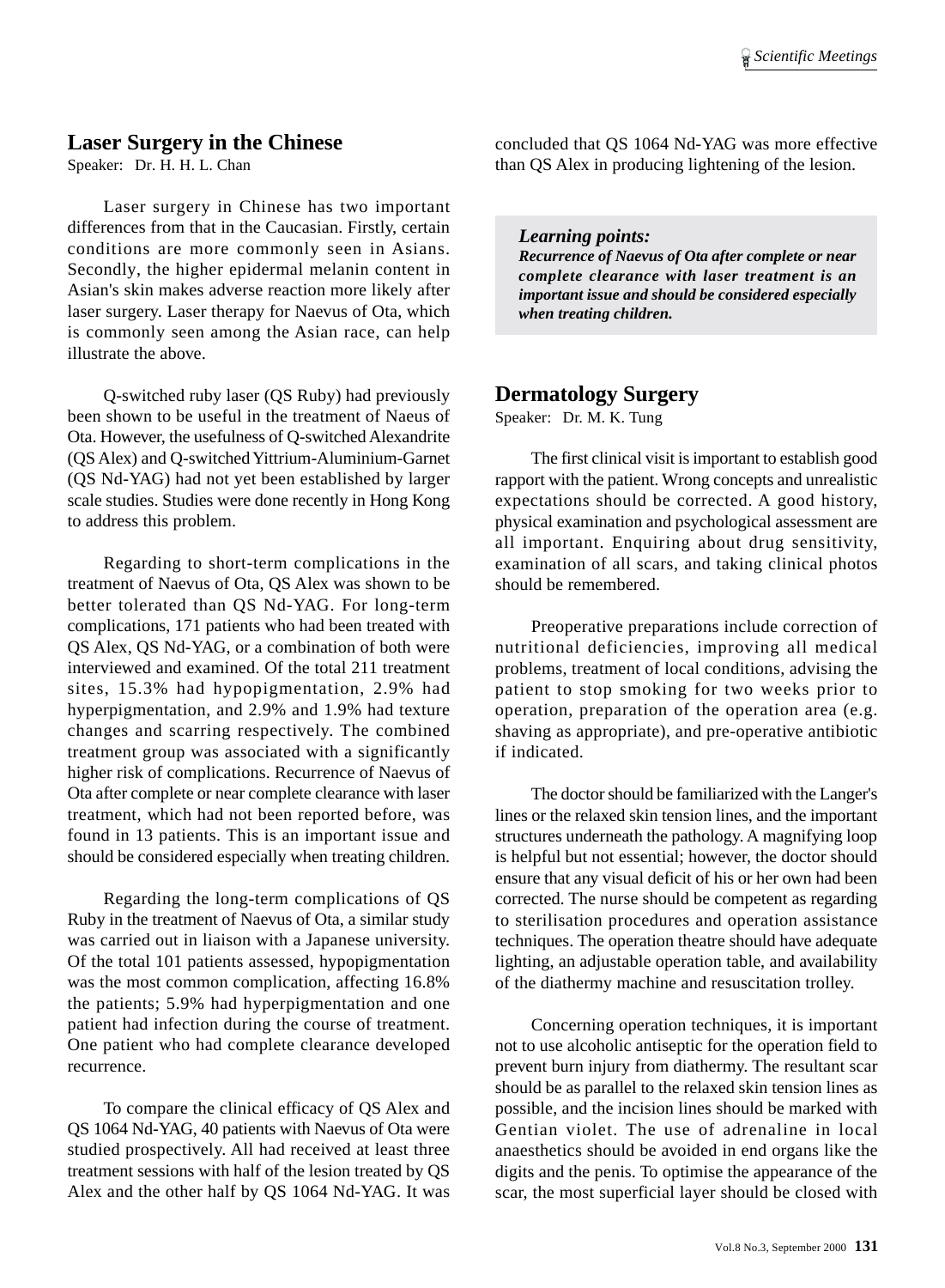non-absorbable suture unless it is the mucosa. Adequate haemostasis is important to prevent haematoma formation. Wound healing may be improved by the following: 1) exposure of the sutured site wherever possible, 2) use of chloramphenical ointment, 3) use of systemic antibiotic when the wound is big, 4) stopping smoking, 5) avoiding direct ultraviolet light on the wound, and 6) avoiding ingestion of "Snake Head Fish". The patient can be reassured that the scar will continue to improve for six to nine months for Chinese.

# **Common Pitfalls in Dermatopathology with Clinical Correlation**

reported by Dr. Y. P. Fung

| Date:<br>Venue: | 7 July, 2000<br>Hotel Miramar, Hong Kong |
|-----------------|------------------------------------------|
| Speaker:        | Dr. E. Calonje                           |
| Organizer:      | <b>HKSDV</b> ; Scientific Meeting        |

Dr. Edwardo Calonje shared his valuable experience on pitfalls in dermatology and dermatopathology through case discussions. The patients described were often misdiagnosed for many years. Table 1 and 2 summarize the potential sources of diagnostic error by the dermatologist and dermatopathologist respectively.

Two non-Caucasian patients with progressive patches of hypopigmentation were discussed. They were both misdiagnosed initially as having post-inflammatory hypopigmentation. Leprosy was considered in both cases as differential diagnosis. After multiple skin biopsies, it was subsequently revealed that one suffered

#### **Table 1. Pitfalls in dermatology**

- 1. Inadequate clinical history
- 2. Inadequate clinical examination
- 3. Unusual presentation of relatively common conditions
- 4. Rare condition unknown to clinician

#### **Table 2. Pitfalls in dermatopathology**

- 1. Inadequate tissue sampling
- 2. Artifacts
- 3. Biopsy not representative of clinical condition
- 4. Failure to perform serial section
- 5. Subtle histological changes
- 6. Lack of close clinico-pathological correlation
- 7. Lack of adequate clinical data

from **hypopigmented mycosis fungoides** while the other suffered from **post kala-aza dermal leishmaniasis**. While hypopigmented mycosis fungoides is rare in Caucasians, it is sometimes seen in black patients. Post kala-aza leishmaniasis is an unusual complication of visceral leishmaniasis. Seen in India, North and Eastern Africa, this is often confused with leprosy. Patients typically present with multiple hypopigmented macules, papules, plaques and nodules. The time of presentation after kala-aza varies and patient may not give a history of previous infection. The presence of Leishman-Donovan bodies in histiocytes is diagnostic.

Skin biopsy from a febrile patient with a rapidly enlarging ulcer claimed to have occurred after an insect bite was performed. The provisional clinical diagnosis was insect bite reaction. Histology was however incompatible showing patchy hemorrhagic mixed infiltrate and edematous dermis. Patient then developed acute renal failure and jaundice. Direct questioning revealed that the patient worked for a leather firm one week before the onset of symptoms. Microscopy of the blood film from blood culture showed large Grampositive bacillus and **cutaneous anthrax** was subsequently diagnosed. Caused by bacillus anthracis, a gram-positive bacillus (6-10 um long), anthrax is rare in Europe and USA. Ninety-five percent is due to primary inoculation by contact with infected animals or their product while the remaining 5% was from inhalation. If untreated, the mortality is up to 20%. This case illustrates the importance of careful history and clinico-pathological correlation.

A 5-year-old boy on multiple anti-convulsants developed pink macular lesions with blistering on his right elbow. A skin biopsy was performed to confirm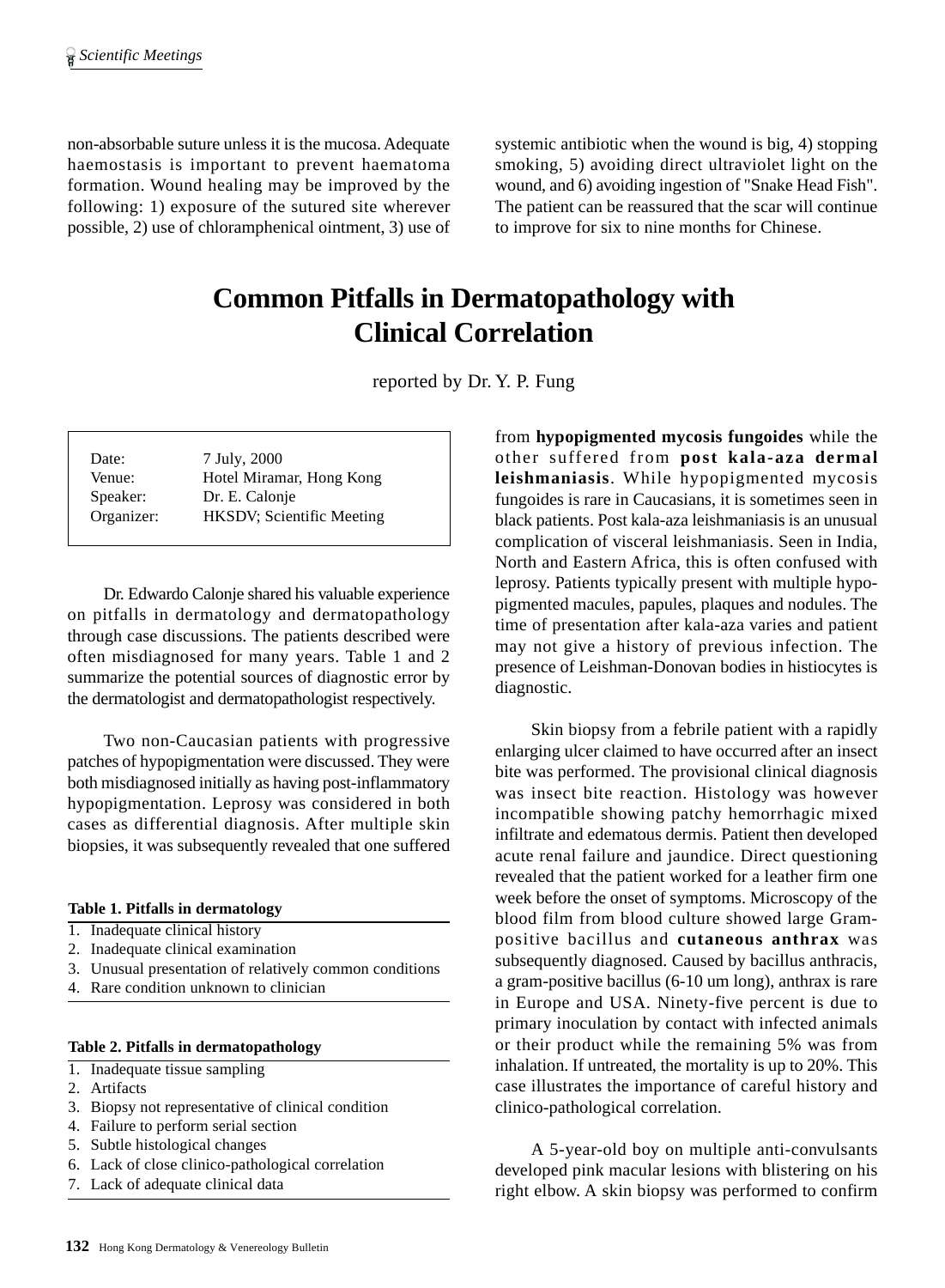the provisional diagnosis of fixed drug eruption (FDE). Histology showed neither hydropic degeneration nor lichenoid infiltrate typically seen in FDE. Subtle changes identified as sweat gland necrosis was seen in the dermis. The findings overturned FDE and the diagnosis of **bullae and sweat gland necrosis in druginduced coma** was made. This unusual condition is mainly but not exclusively seen in comatose patients. This was illustrated in our patient who was not comatous. It may result from carbon monoxide poisoning, barbiturate overdose or severe illness from other causes. It is thought to be due to ischemia induced by pressure and toxic effect of drugs. Overdose of anticonvulsants was thought to be responsible in the case.

A patient developed indurated, waxy and slowly enlarging peri-orbital swellings for months. This was biopsied and the clinical provisional diagnosis was chronic angioedema. Histology showed a different picture. In the superficial and deep dermis, there were extensive deposition both intracellularly and extracellularly of what seemed to be an amorphous eosinophilic material on low-powered examination. High power examination revealed numerous eosinophilic rhomboidal, rectangular, and needleshaped crystals of different sizes. Many of the crystals were in the cytoplasm of histiocytes, but there was also extensive deposition in the interstitium. Electron microscopy showed intracellular and extracellular rectangular rhomboidal crystals of variable size. Bone marrow examination confirmed the diagnosis of multiple myeloma. **Cutaneous crystal storing histiocytosis** was a rare presentation of multiple myeloma but crystal deposition in myeloma was often seen at autopsy with the kidney and cornea being most commonly affected. Treatment of myeloma led to regression of the cutaneous swellings but the patient died of other complications from myeloma.

A man presented with an asymptomatic solitary oval patch of poikiloderma (atrophy, pigmentation and telangiectasia) at his left shoulder. There was no lesion anywhere else. This was biopsied to exclude unilesional mycosis fungoides. Histology was reported as "some stages of poikiloderma and no evidence of mycosis fungoides". Careful clinical history and clinical correlation later revealed that the patient received cardiac catheterization under fluoroscopic guidance one year before the rash. The site of the lesion coincided with that of the X-ray tube. Thus the correct diagnosis was **chronic radiodermatitis following cardiac** **catheterization**. This case stresses the importance of clinical history in making the diagnosis.

A woman was investigated for pemphigus vulgaris. She developed erosive vulval eruption for four years refractory to all forms of topical steroid and anti-fungal cream. The lesions had a serpiginous border and there were few pustules at the advancing edge. Histology showed psoriasiform hyperplasia, oedema and subcorneal pustules. Superficial epidermal necrosis was also noted. The differential diagnoses included pellagra, acrodermatitis enteropathica and necrolytic migratory erythema (NME). Blood test showed high serum glycogen and the patient was diagnosed to have **necrolytic migratory erythema secondary to underlying glucagonoma**. Patients with NME typically present with annular or serpiginous scaly red papules and plaques at the body folds. They may also have glossitis, stomatitis, diabetes, weight loss and deep vein thrombosis. Not all cases are associated with glucagonoma. The eruption is thought to be linked with amino-acid deficiency.

The entity of **lichen planus-like keratosis** was also discussed. This fairly common condition is often unrecognized. Considered by most as a distinct lesion, it shares morphological features of lichen planus and lichenoid actinic keratosis. Mostly found in elderly patients at the upper and lower limbs, it is described to evolve from solar lentigo. Lichen planus-like keratosis typically shows lichenoid lymphocytic infiltrate with hyperkeratosis, hypergranulosis, focal acanthosis, and focal parakeratosis, without prominent atypia of keratinocytes. Atypia is present in lichenoid actinic keratosis.

A patient with **lichen planus pemphigoides** was presented. She had lesions clinically resembling lichen planus but also developed blisters away from lichen planus lesions. Histology showed features of lichen planus but "too many eosinophils". This rare condition is thought to be unique rather than merely a coexistence of lichen planus and bullous pemphigoid. While direct immunoflorescence shows linear deposition of IgG and C3 at the dermal-epidermal junction, circulating IgG autoantibodies react to 200-kDa antigens within the basement membrane zone.

Benign fibrous histiocytoma (dermatofibroma) may sometimes mimic dermatofibrosarcoma protuberans clinically if it attains a large size. A man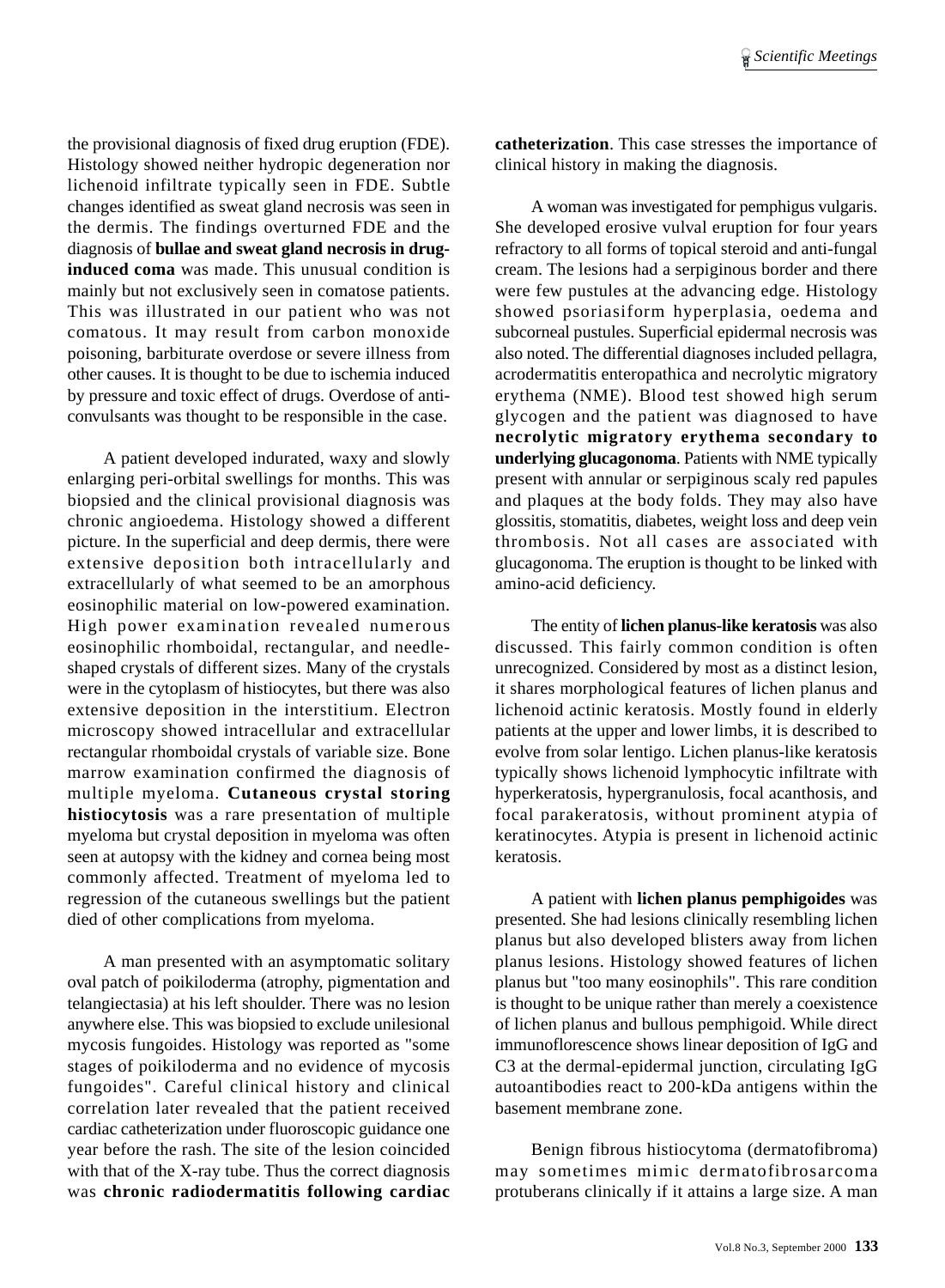presented with a chronic bleeding enlarging sarcomalike lesion involving the whole of his left buttock and upper thigh was presented. Clinically its irregular features and large size resembled a malignant tumor but the lesion was a benign dermatofibroma on biopsy. It was in fact the **largest benign fibrous histiocytoma in the world** ever reported. Good communication between dermatologist and dermatopathologist is essential in this case to avoid unnecessary extensive surgery and reconstruction.

Finally, Dr. Calonje presented a woman with saddle nose and a diagnosis of Wegener's granulomatosis for many years. She later developed swollen fingers and red painful nodules in her legs. Skin biopsy was performed to confirm cutaneous vasculitis.

The biopsies however showed mixed panniculitis and, with Fite-Wade stain, multiple bacilli. The patient in fact had **erythema nodosum leprosum** (ENL) and **lepromatous leprosy** misdiagnosed as Wegener's granulomatosis. A type II lepra reaction, ENL occurs in up to 70% of patients with lepromatous leprosy. Its pathogenesis appears to be related to immune complex mediated vasculitis.

#### *Learning points:*

*Good communication between dermatologist and dermatopathologist is essential to avoid pitfalls in diagnosis. Careful history, examination and clinicopathological correlation are important and mandatory.*

# **Current Concept in Pathophysiology and Treatment of Acne Vulgaris**

reported by Dr. T. Y. Ho

| Date:      | 18 April, 2000            |
|------------|---------------------------|
| Venue:     | Sheraton Hotel, Hong Kong |
| Speaker:   | Dr. Ana Beatris Rossi     |
| Organizer: | HKSDV; Scientific Meeting |

#### **Pathophysiology of acne vulgaris**

There are four essential features in the pathogenesis of acne: ductal abnormal keratinization, sebum production, bacterial colonization and inflammation.

Abnormal keratinization taking place at the infrainfundibulum causes abnormal desquamation of corneocytes and obstruction. Alterations in sebum lipids, such as increase in free fatty acids and decrease in linoleic acid contribute to ductal hyperkeratosis. There is evidence that cytokines are involved in ductal changes. Interleukin-1a, for example, can stimulate hyperkeratosis.

The sebaceous gland is hormonally controlled, especially by androgens. Although high levels of androgens causes acne, the levels of hormones are normal in the majority of patients.

The significance of *Propionebacterium acnes (P. acnes)* in the pathogenesis of acne is demonstrated by the finding that only antimicrobials which specifically suppress *P. acnes* can produce clinical benefit. *P. acnes* stimulates the hydrolysis of triglycerides into free fatty acids, which can lead to irritation. *P. acnes* can also cause liberation of chemotatic factors and release of lysosymal enzymes that result in follicular rupture.

Inflammation is present in acne lesions even at an early stage. A mononuclear infiltrate of T cells can already be detected in microcomedomes. In the early stage of the papular lesion, a type IV inflammatory reaction is present. The antigenic stimulation could be bacterial or products from the pilosebaceous duct. At a later stage, this is followed by a polymorphonuclear infiltration. With the rupture of the pilosebaceous units, there is a non-specific macrophage reaction, with giant cells present.

#### **Treatment options for acne vulgaris**

The decision as to whether to use topical, oral or combined therapy for acne vulgaris depends on the acne grading, skin sensitivity, psychological expectations,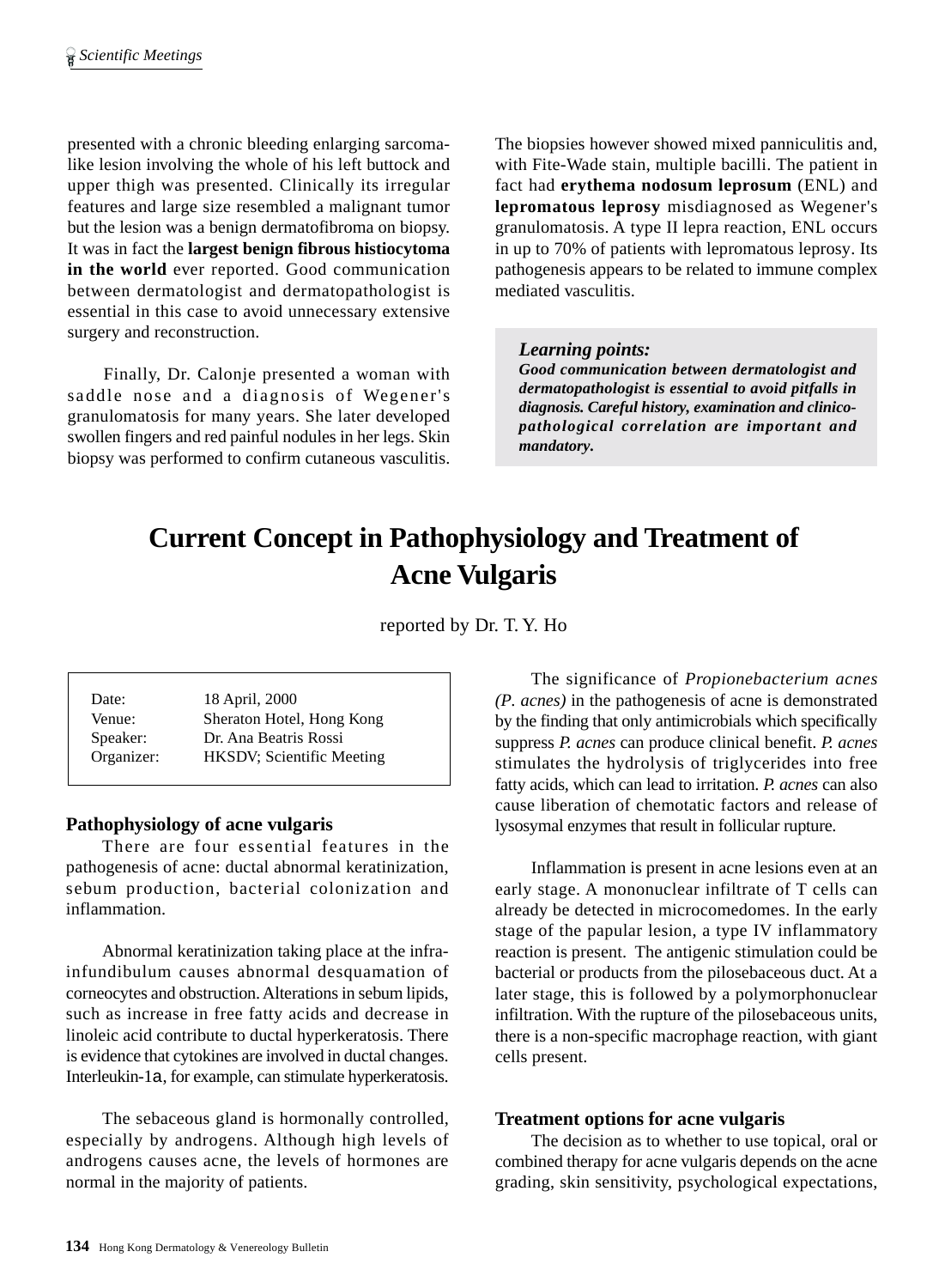previous therapies and the doctor's experience with different drugs.

Oral isotretinoin is the only available oral retinoid for treating acne. It is extremely effective but the incidence of side effects is considerable, with the most severe being teratogenicity. Others range from dryness of skin and mucous membrane to depression, alteration in osteosynthesis and pseudotumour cerebri.

Many oral contraceptives have a favourable effect on acne by suppressing ovarian androgen production and causing a rise in the level of the sex hormone binding globulin (SHBG), thus reducing free androgens. Cyproterone acetate is effective in acne because it reduces androgen production, decreases sebum production and increases the linoleic acid content in sebum.

Oral or topical antibiotics are useful in acne by reducing the numbers and function of *P. acnes*. They also have a direct anti-inflammatory effect by reducing free radicals and chemotaxis of polymorphs. However, antibiotic resistance is an issue that has to be considered nowadays.

Topical retinoids have been used for over 25 years in the treatment of acne vulgaris and can be prescribed in all clinical presentations of acne, due to their comedolytic, anti-comedogenic and anti-inflammatory action. A common adverse effect of topical retinoids is skin irritation, with patients complaining of erythema, scaling and burning sensation. Irritation can often lead to non-compliance. The advantages of adapalene compared with other topical retinoids are the lower rate of irritation, photostability and the anti-inflammatory action. When used with other topical treatment such as benzoyl peroxide and antibiotics, there is no increase in the irritating potential of each product.

Topical combined therapy is the first choice in many cases of mild to moderate inflammatory acne. The regimen usually consists of drugs that act on the keratinization process, such as retinoids, and others with antibacterial or anti-inflammatory effects, such as benzoyl peroxide and antibiotics.

Whatever the choice of initial treatment, maintenance therapy is important. Topical retinoids are the best choice for maintenance therapy because they can prevent new lesions by reducing ductal keratinocyte proliferation and modulating their differentiation.

In treating patients with acne, communication is very important. The patient should be given a feeling of optimism but also a realistic expectation of the progress. With topical retinoids, for example, there is usually little improvement in the first month but by 2 months, there should be 20-40% improvement, and by 4 and 6 months, 40-60% and 80% respectively. Patience and persistence are to be encouraged.

#### **Conclusion**

Acne vulgaris is a common, multifactorial disease. The choice of treatment should be tailored basing on the clinical and psychological evaluation of each patient. Communication and rapport with the patient is important to achieve satisfactory improvement.

*the treatment, as improvement may not be evident in*

*Learning points: Topical retinoids is useful in all stages of acne. Patients should be encouraged to be persistent with*

*the first few months.*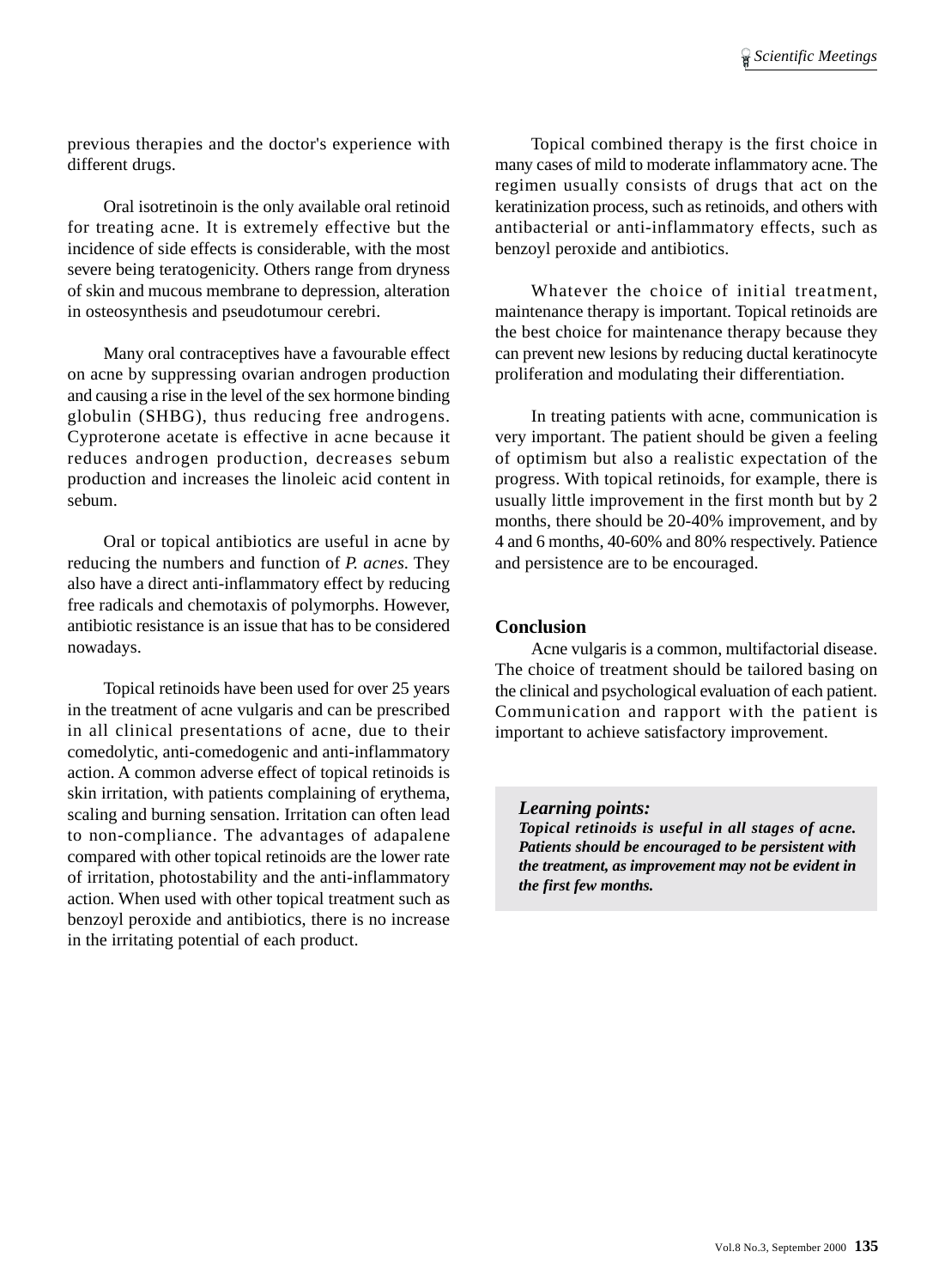# **Terbinafine in Dermatomycoses: Update on Safety and Efficacy**

reported by Dr. W. S. Lam

| Date:      | 10 April, 2000           |
|------------|--------------------------|
| Venue:     | Hotel Miramar, Hong Kong |
| Speaker:   | Dr. Carle Paul           |
| Organizer: | <b>HKSDV</b>             |

Terbinafine is the first orally active allylamine antifungal agent. It specifically inhibits fungal squalene epoxidase which is essential for synthesis of ergosterol, a component of fungal cell membrane. Its action on dermatophyte is fungicidal.

#### **Pharmacokinetics of terbinafine**

It is well absorbed from the gastrointestinal tract. It is highly lipophilic and keratophilic. The skin is reached mainly by diffusion from dermal vessels, excretion with sebum, and incorporation into basal keratinocytes. It appears in the nail via nail bed and matrix by diffusion and via matrix by incorporation into the growing onychocytes. The drug appears in the nails at an effective concentration after 7 days and persists in the nails for 3-6 months. The drug concentration is higher than the minimal inhibitory concentrations of most nail pathogens by a factor of 5-50 times after 3 months. This long-term accumulation allows a relatively short period of treatment for fungal nail infections.

#### **Efficacy of terbinafine**

It achieves a mycological cure rate of more than 80% in tinea pedis and tinea corporis with a 2-week course of 250 mg/day. Similar cure rate is reached in tinea capitis with a 4-week course of 250 mg/day.

In a double blind, randomised study of continuous terbinafine in treatment of toenail onychomycosis, terbinafine achieved a mycological cure rate of 76% and a complete cure rate of 46% with a 12-week 250 mg/day course after 72 weeks from start.

Regarding cost-effectiveness, the cost of treatment of onychomycosis is far more than the price of the drug. Physician consultations, administrative cost, mycology

and laboratory investigations, treatment duration, cure and relapse rates are other factors to be considered.

#### **Safety of oral terbinafine**

The safety of oral terbinafine was evaluated in a post-marketing surveillance study of 25,884 patients. The median duration of treatment was 12 weeks. The incidence of adverse events was 10.5%, with the gastrointestinal system (4.9%) and skin (2.3%) involved in the majority. Hepatobiliary events were reported in 0.2% of all patients. Terbinafine was considered to be a possible or probable cause of 11 (0.04%) serious adverse events. Two persons (0.008%) presented with symptomatic hepatobiliary dysfunction possibly or probably related to terbinafine.

In another cohort study on the risk of acute liver injury among 69,830 users of anti-fungal drugs, the incidence rate were 134.1 per 100,000 person-months for ketoconazole, and 2.5 for terbinafine. The background rate of acute liver injury during the nonuse of oral antifungal drugs was 0.6 per 100,000 personmonths.

According to the speaker, the incidence of symptomatic hepatic dysfunction during treatment with terbinafine was 7.4-7.7 per 100,000 patients treated while the incidence of life-threatening hepatic dysfunction or death was 1 per 2,000,000 patients treated. Thus symptomatic liver dysfunction was very rare and peak incidence was between 3-6 weeks of therapy. The pattern of liver injury was cholestatic in 64%, hepatocellular in 12% and mixed in 24%. It was reversible with discontinuation of the drug in more than 99%.

# **Prevention of hepatic dysfunction with terbinafine**

Firstly, caution should be taken in patients with risk factors for liver impairment like elderly, concomitant use of hepatotoxic drug and chronic/active liver disease. Secondly, to check liver function at baseline and four or six weeks. If there is a history of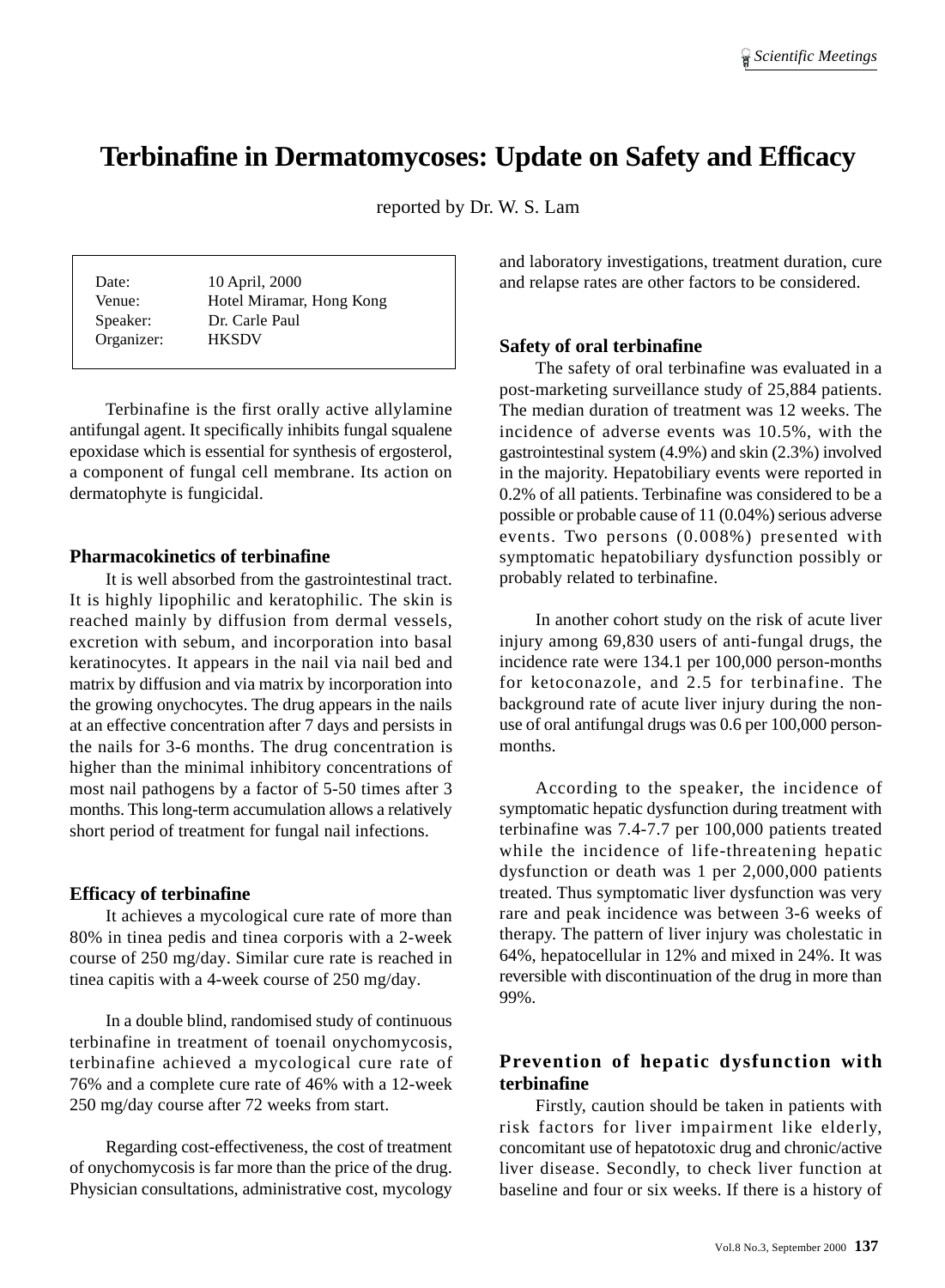chronic or active liver disease, its use is not recommended in general and a risk/benefit assessment of the use of the drug should be made before a decision is made. If there are signs and/or symptoms of liver dysfunction, it is necessary to discontinue terbinafine and check liver function.

#### **Drug interaction**

Terbinafine is metabolized by four major pathways: N-demethylation, deamination, alkyl side chain oxidation and dihydrodiol formation. At least seven cytochrome P-450 (CYP) enzymes (isoforms) are involved in its metabolism. It has little or no effect on the metabolism of many cytochrome P-450 substrates. However it is a competitive inhibitor of the CYP2D6 isoform and may reduce elimination of drugs metabolized by CYP2D6. Drugs predominantly metabolized by CYP2D6 include tricyclic antidepressant, b-blocker, selective serotonin re-uptake inhibitor and monoamine-oxidase inhibitor. It is necessary to closely monitor for side effects, and if necessary, to reduce the dose of terbinafine when a CYP2D6 substrate is co-administered.

#### **Conclusion**

The author concluded that terbinafine had highto-superior sustained efficacy, good tolerability, single once daily dosage and superior cost-effectiveness under appropriate medical supervision.

#### *Learning points:*

*The use of terbinafine in patients with chronic or active liver disease is not in general recommended and a risk/benefit assessment needs to be made before a decision is made. The co-administration of terbinafine and other CYP2D6 substrates may cause drug interaction, necessitating close monitoring for side effects and dose reduction.*

# **Botulinum Toxin Type A Injection in Facial Enhancement**

reported by Dr. W. S. Lam

| Date:      | 29 April, 2000                             |
|------------|--------------------------------------------|
| Venue:     | Regent Hotel, Hong Kong                    |
| Speaker:   | Dr. L. S. Baumann                          |
| Organizer: | HKSDV and Hong Kong Society of             |
|            | <b>Plastic and Reconstructive Surgeons</b> |

Botulinum toxin type A (BTX-A) injection is the fastest growing cosmetic procedure in the US in 1999 and ranks as the second most common aesthetic procedure in the US.

#### **Botulinum toxin type A**

BTX-A is one of seven distinct botulinum toxin serotypes and is the only one currently licensed for specific clinical indications. It is secreted by the bacterium *Clostridium botulinum*. Two BTX-A products, Botox and Dysport, are commercially available but they are not interchangeable.

BTX-A is a 150 kDa protein complex made up of a 100 kDa heavy chain linked by a disulphide bond to a 50 kDa light chain. The heavy chain binds to cholinergic nerve terminal and transports the toxin inside. Once inside cell, the light chain dissociates and cleaves a target protein, blocking release of acetylcholine transmitter. This produces focal muscle relaxation and inhibition of sweating. Thus the former has been used to lessen facial lines/wrinkles and the latter to treat hyperhidrosis.

#### **Handling and administration of Botox**

Each glass vial contains 100 units of Botox as a vacuum-dried product. It can be stored at or below -5°C. It can be reconstituted with preservative-free normal saline. During preparation, draw up diluent e.g. 2.5 ml normal saline and gently inject into vial. Gently rotate vial and do not shake. Record date and time of reconstitution. The resulting dose is 4.0 unit per 0.1 ml. Do not freeze Botox once reconstituted as ice crystals may form, damaging the toxin and reducing potency.